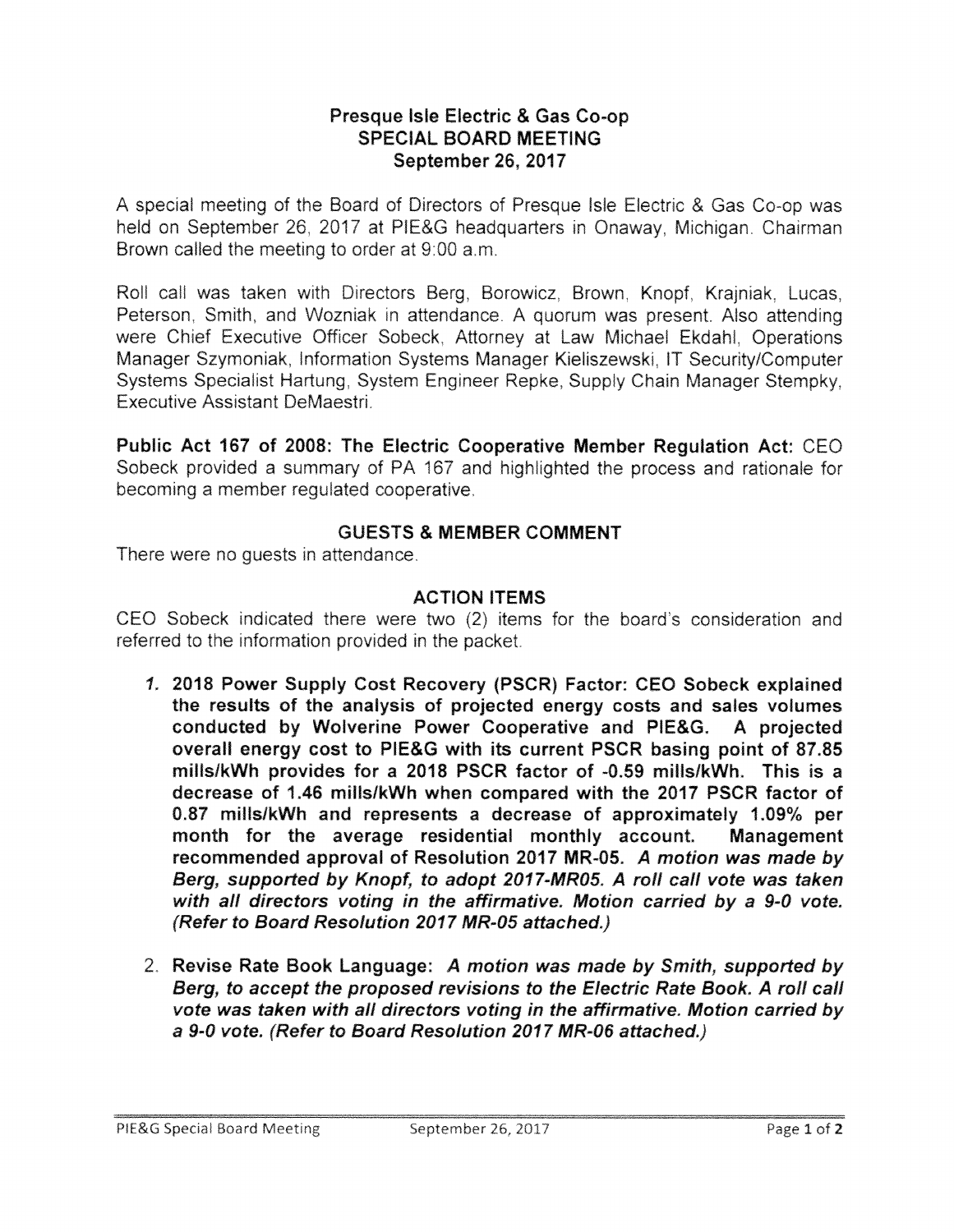**There being no further business to** come **before the board, Chairman** Brown **adjourned the meeting at 9:** 13 a.m.

John F Brown

**/ddm** 

*(*  2007 Decector of the condition of the condition of the condition of the condition of the condition of the condition of the condition of the condition of the condition of the condition of the condition of the condition of t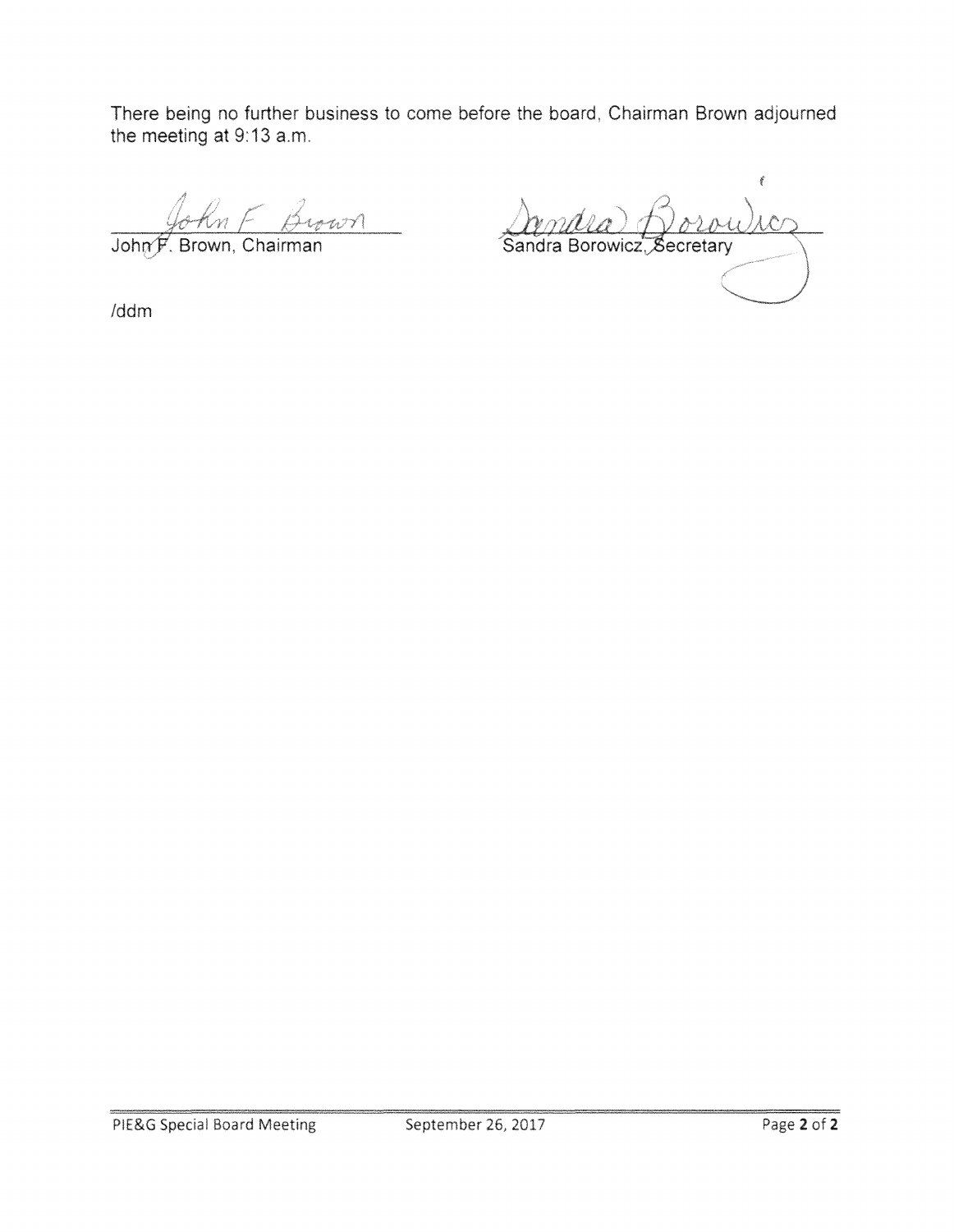# PRESQUE ISLE ELECTRIC & GAS CO-OP **BOARD RESOLUTION SEPTEMBER 26, 2017**

# RESOLUTION 2017-MR-05 2018 PSCR FACTOR

**WHEREAS, PIE&G** transitioned to member requlation with an effective date of September 23, 2012 thus providing that certain of its rates are no longer regulated by the MPSC: and

**WHEREAS, PIE&G** in conjunction with Wolverine Power Supply Cooperative (WPSC). it's wholesale electric energy supplier, has conducted an analysis of projected energy costs and sales volumes; and

**WHEREAS, PIE&G's staff has reviewed the analysis with the Board of Directors; and** 

WHEREAS, results of that analysis indicate and overall energy cost of 87.26 mills/kWh or \$0.08726/kWh which, when combined with PIE&G's current PSCR basing point of 87.85 mills/kWh provides for a 2018 PSCR Factor of -0.59 mills/kWh.

NOW BE IT HEREBY RESOLVED that the PIE&G Board of Directors accepts the analysis as provided by the cooperative staff as a reasonable basis for establishing the maximum 2018 PSCR Factor of -0.59 mills/kWh or \$0.00059/kWh effective with all bills rendered on or after February 1, 2018 and directs staff to amend the appropriate tariffs in its Electric Rate Book.

BE IT FURTHER RESOLVED that the cooperative staff may apply a lesser PSCR Factor than approved in this resolution because of an over-collection of power supply costs from the membership, in which case they shall notify the Board of Directors of their intent to do so.

#### **CERTIFICATION**

I, Sandra Borowicz, Secretary of the Board of Directors of Presque Isle Electric & Gas Coop, do hereby certify that the above is a true and correct copy of a resolution adopted at a special meeting of the Board of Directors of Presque Isle Electric & Gas Co-op held on September 26, 2017.

By: Candra Corouler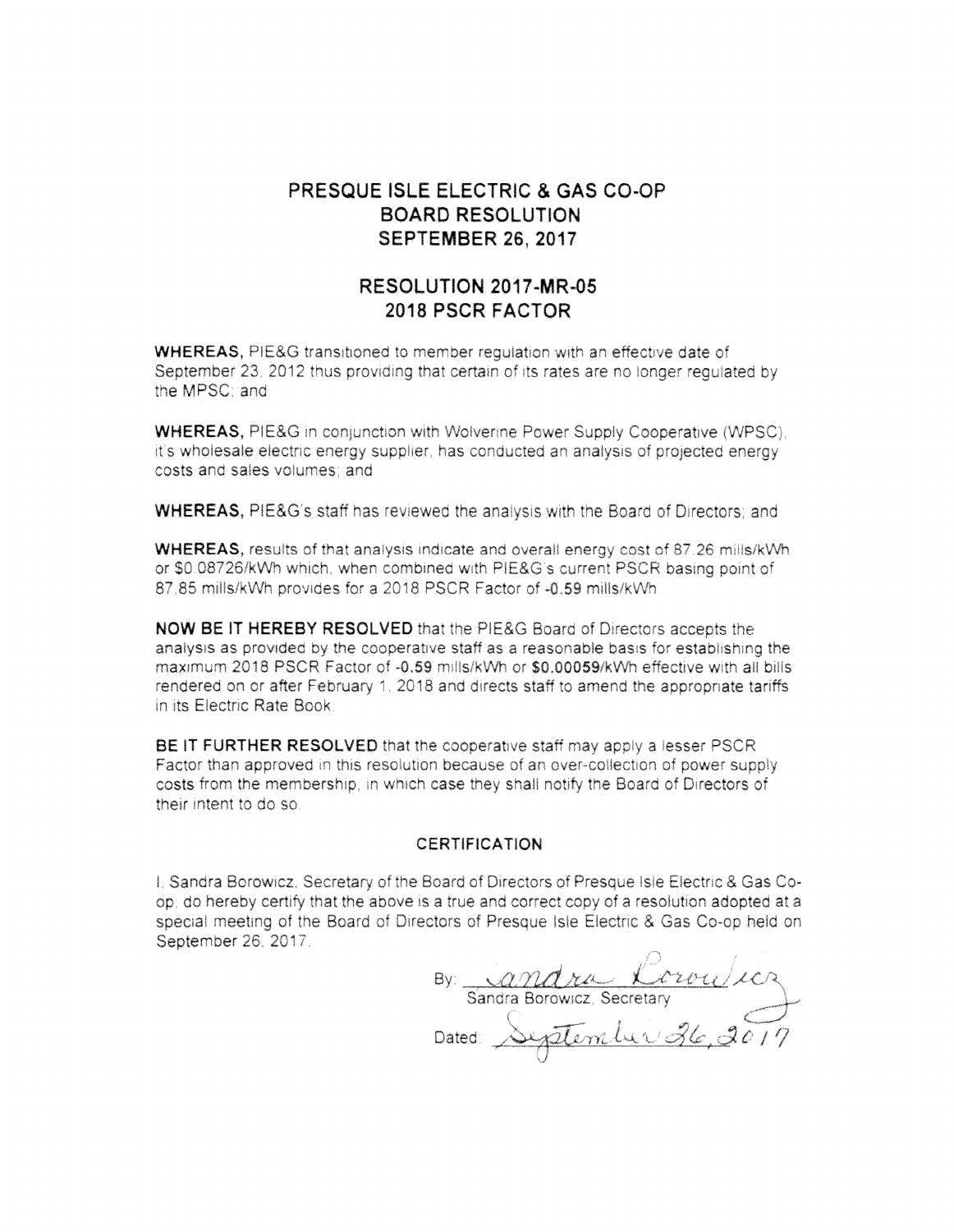# PRESQUE ISLE ELECTRIC & GAS CO-OP **BOARD RESOLUTION SEPTEMBER 26, 2017**

# RESOLUTION 2017-MR-06 ELECTRIC RATE BOOK REVISIONS

**WHEREAS, PIE&G transitioned to member regulation with an effective date of** September 23, 2012 thus providing that certain of its rates are no longer regulated by the MPSC: and

**WHEREAS.** PIE&G staff has reviewed the current Rate Book and determined that revisions to the non-residential billing rules to reflect the Cooperative's member requiated status; and

**WHEREAS.** PIE&G's staff has reviewed the recommended revisions with the Board of Directors: and

NOW BE IT HEREBY RESOLVED that the PIE&G Board of Directors accepts the proposed revisions and directs staff to amend the appropriate tariffs in its Electric Rate **Book** 

### **CERTIFICATION**

I. Sandra Borowicz, Secretary of the Board of Directors of Presque Isle Electric & Gas Coop, do hereby certify that the above is a true and correct copy of a resolution adopted at a special meeting of the Board of Directors of Presque Isle Electric & Gas Co-op held on September 26, 2017.

By Canara Cornelis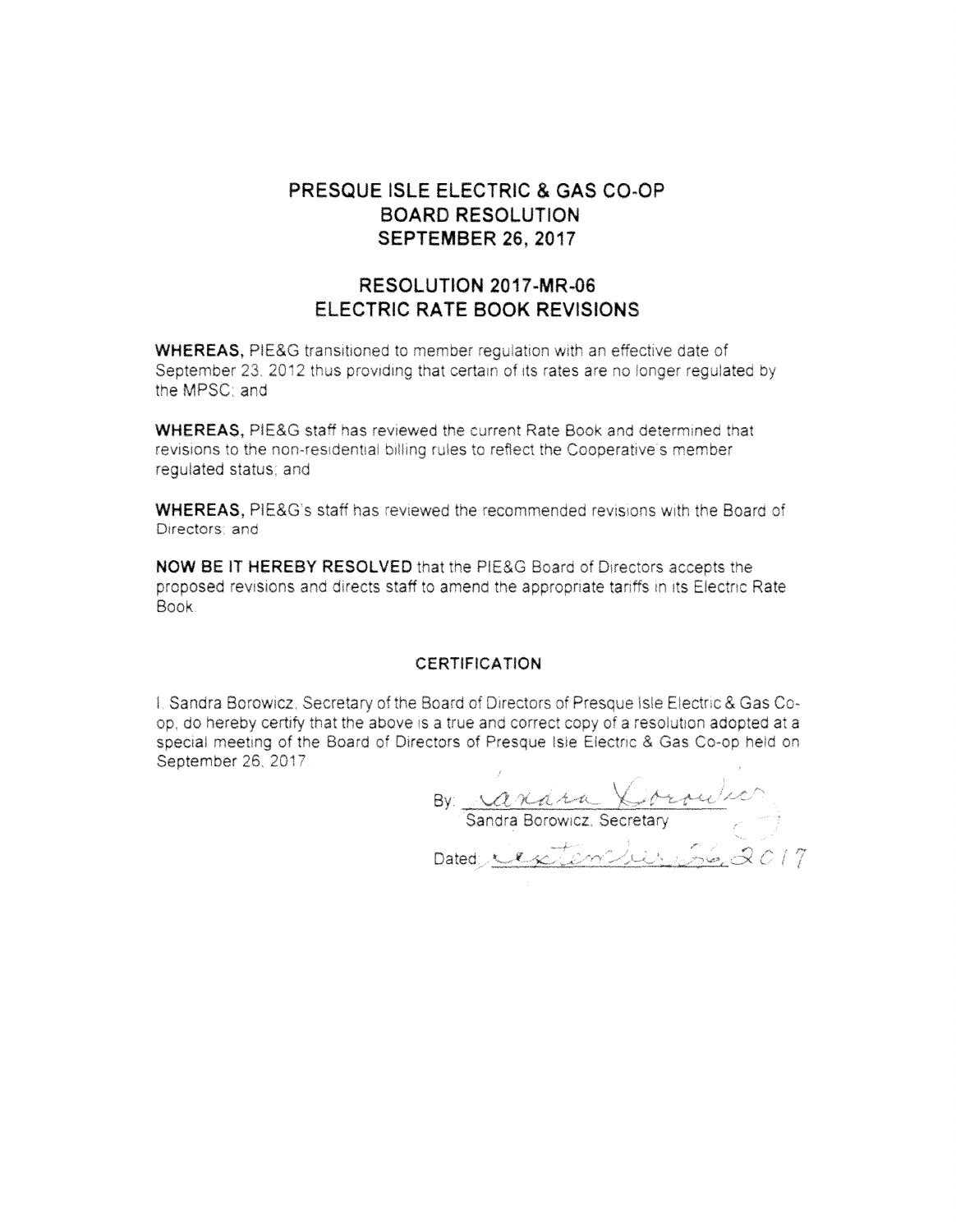#### **B4 BILLING PRACTICES APPLICABLE TO NON-RESIDENTIAL ELECTRIC AND GAS MEMBERS** (CONT'D FROM SHEET NO. B-58.00)

(v) A meter switched by the Cooperative or Cooperative representative.

(vi) An incorrect application of the rate schedule.

(vii) Other similar act or omission by the Cooperative in determining the amount of a member's bill. An undercharge or overcharge that is caused by a non-registering meter, a metering inaccuration of the use of an estimated material of a mamber read is not a<br>hilling error "Board of Directors" means the directors of Presque Isle billing error. Electric & Gas Co-op.

"Commission" means the Michigan public service commission.  $(d)$ 

"Complaint determination" means the written decision of a hearing officer after an  $(e)$ informal hearing.

"Member" means a purchaser of electricity or natural gas that is supplied or distributed by  $(f)$ the Cooperative for non-residential purposes, including service to schools and centrally metered apartment buildings.

"Existing member" means a member who has been receiving service continuously for at  $(\mathfrak{g})$ least the last 6 months.

"Hearing officer" means a notary public who is qualified to administer oaths to conduct  $(h)$ informal small commercial member complaint hearings against the Cooperative company and who is on a list on file with the eommission. Board of Directors.

"Informal appeal" means an appeal of a complaint determination of a hearing officer made  $(i)$ to the commission staff. Board of Directors.

"Informal hearing" means a dispute resolution process for small commercial members that  $(i)$ is administered by a hearing officer.

 $(k)$ "Meter" means a device that measures the quantity of gas used by a member, including a device that measures the heat content of gas or a device that measures and registers the amount of electrical power used.

Continued on Sheet No. B-60.00

Issued October 17, 2012 **By: Brian Burns** President and CEO Onaway, Michigan

Effective for service rendered on and September 23, 2012

Issued under the authority of the Board of Directors dated 9/23/12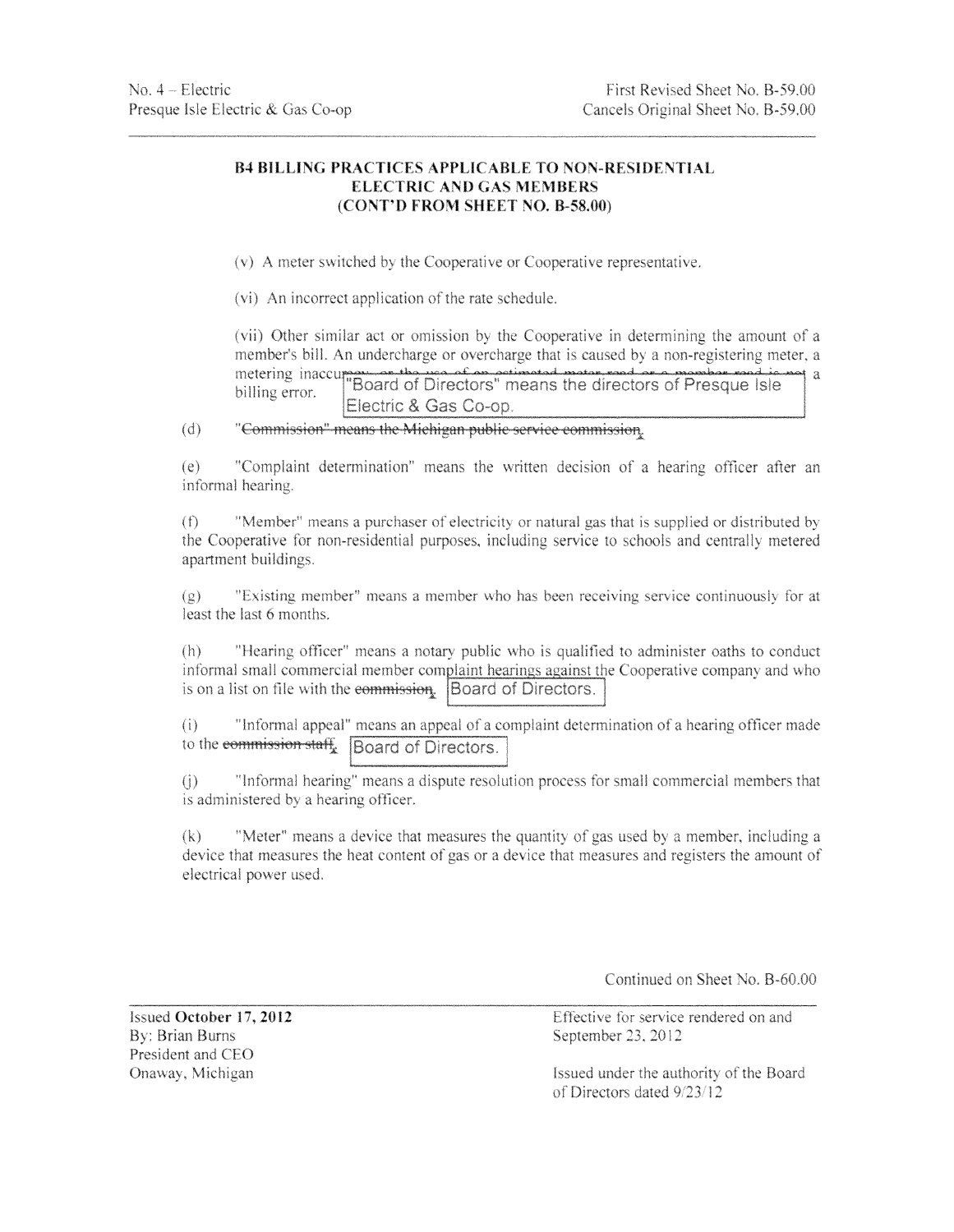$\left(\begin{matrix}m\end{matrix}\right)$ 

 $(n)$ 

 $(q)$ 

#### **B4 BILLING PRACTICES APPLICABLE TO NON-RESIDENTIAL ELECTRIC AND GAS MEMBERS (CONT'D FROM SHEET NO. B-59.00)**

\!) "Positive identification information" means a consistent!) used appropriate identification including. but not limited to:

(i) A driver's license or ID card issued by a state, U.S. military card, military dependent's ID card, native American tribal document, or passport.

(ii) Articles of incorporation, tax identification documents, business license, certificate of authority, or similar documents proving identity of a business.

"Regulation officer" means a member of the commission staff who resolves complaints in (m) **neeordance with these rules.** 

- $\left\lfloor \frac{f_{\text{H}}}{f_{\text{H}}} \right\rfloor$  "Settlement agreement" means a documented agreement that is entered into by a member and the Cooperative and that resolves any matter in dispute or provides for the payment of amounts not in dispute over a reasonable period of time.
- $\left\langle \Theta \right\rangle$  "Small commercial member" means a non-residential member with usage of 200 Mcf of gas or less per year or 15,000 kWh of electric usage or less per year.
- $\overline{(0)}$   $\qquad$  "Space heating season" means the period from November 1 through March 31.
- ( $\rho$ ) I  $\overline{(\rho)}$  I Unauthorized use of Cooperative service" means theft, fraud, interference, or diversion of service, including but not limited to, meter tampering (for example, any act which affects the proper registration of service through a meter), bypassing (for example, unmetered service that flows through a device connected between a service line and member facilities), and service restoration by anyone other than the Cooperative or its representative.
	- **the imaginarity** means a person, firm, corporation, cooperative, association, or other legal entity that is subject to the jurisdiction of the commission and that distributes or sells ekctricity or natural gas for nonresidential use.

### **R** 460.1603 Discrimination **prohibited.**

Rule 3. The Cooperative shall not discriminate against or penalize a member for exercising any right granted by these rules.

Continued on Sheet No. 8-61.00

issued October 17, 2012 By: Brian Burns President and CEO Onaway, Michigan

Effective for service rendered on and September *23.* 2012

Issued under the authority of the Board of Directors dated  $9/23/12$